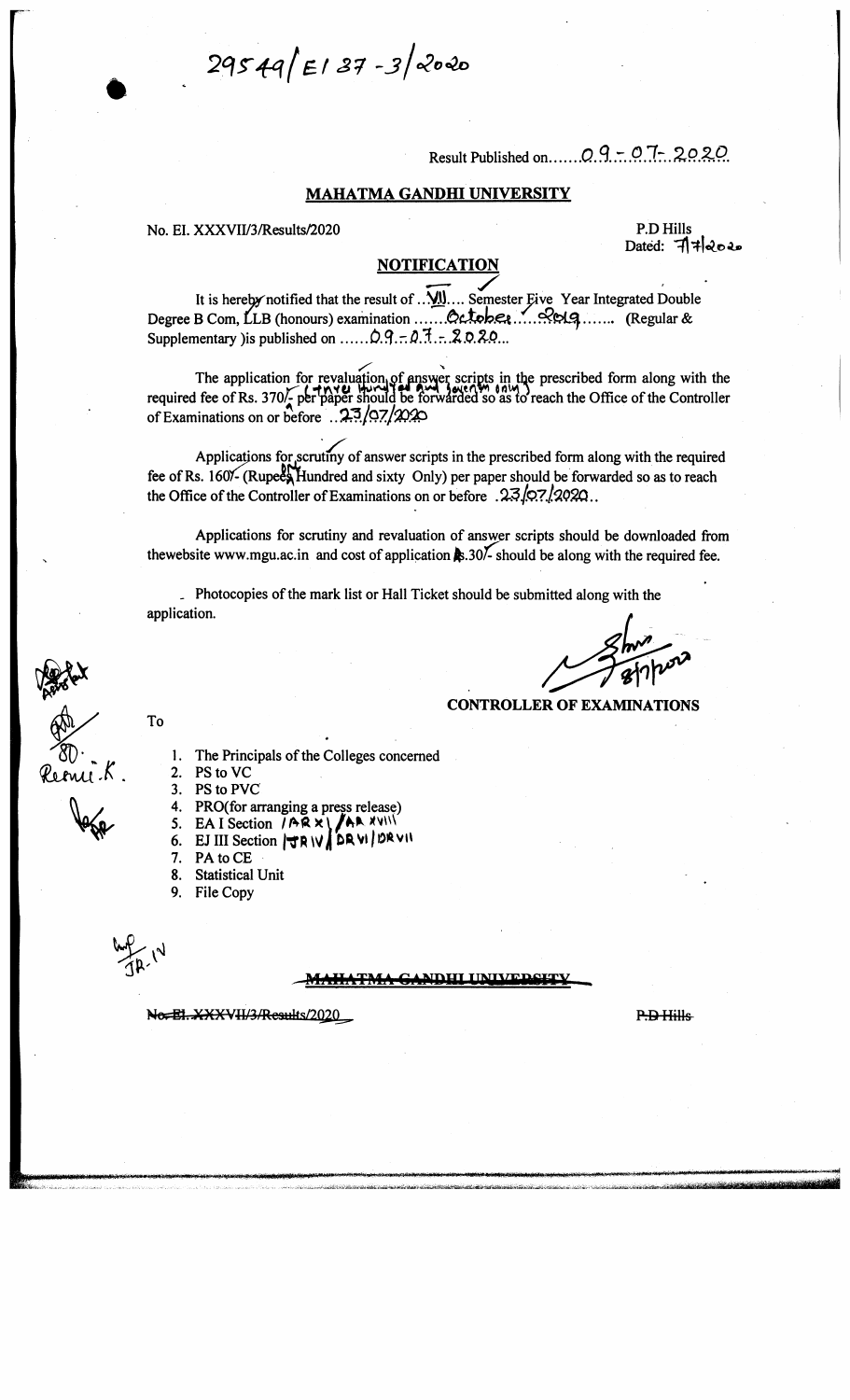### **Result of Seventh Semester Five Year Integrated Double Degree B.Com, LL.B(Honours) Examination October 20/1 • CO-OPERATIVE SCHOOL OF LAW THODUPUZHA**

#### **B.Com LLB**

### **COURSE RESULT**

**Nil**

| 그는 아빠 어머니는 것이 |            | <b>Semester Pass</b> |            |            |
|---------------|------------|----------------------|------------|------------|
| 62903(351)    | 62904(377) | 62907(343)           | 62908(390) | 62915(399) |
| 62916(382)    | 62917(412) | 62918(422)           | 62919(412) | 62920(383) |
| 62921(416)    | 62924(396) | 62925(413)           | 62927(461) | 62928(388) |

**PD Hills**

60 Resnick

**<sup>10</sup>**.**02.2010 Sd/- Controller of Examination** 

**I**

Result Of Seventh Semester Five Year Integrated Double Degree B.Com, LL-B(Honours)

Compiled using the U-ExPERT software developed by National Informatics Centre, Kerala State Unit, for Mahatma Gandhi University at the CETEX,Pareeksha Bhavan, Mahatma Gandhi University-Kottayam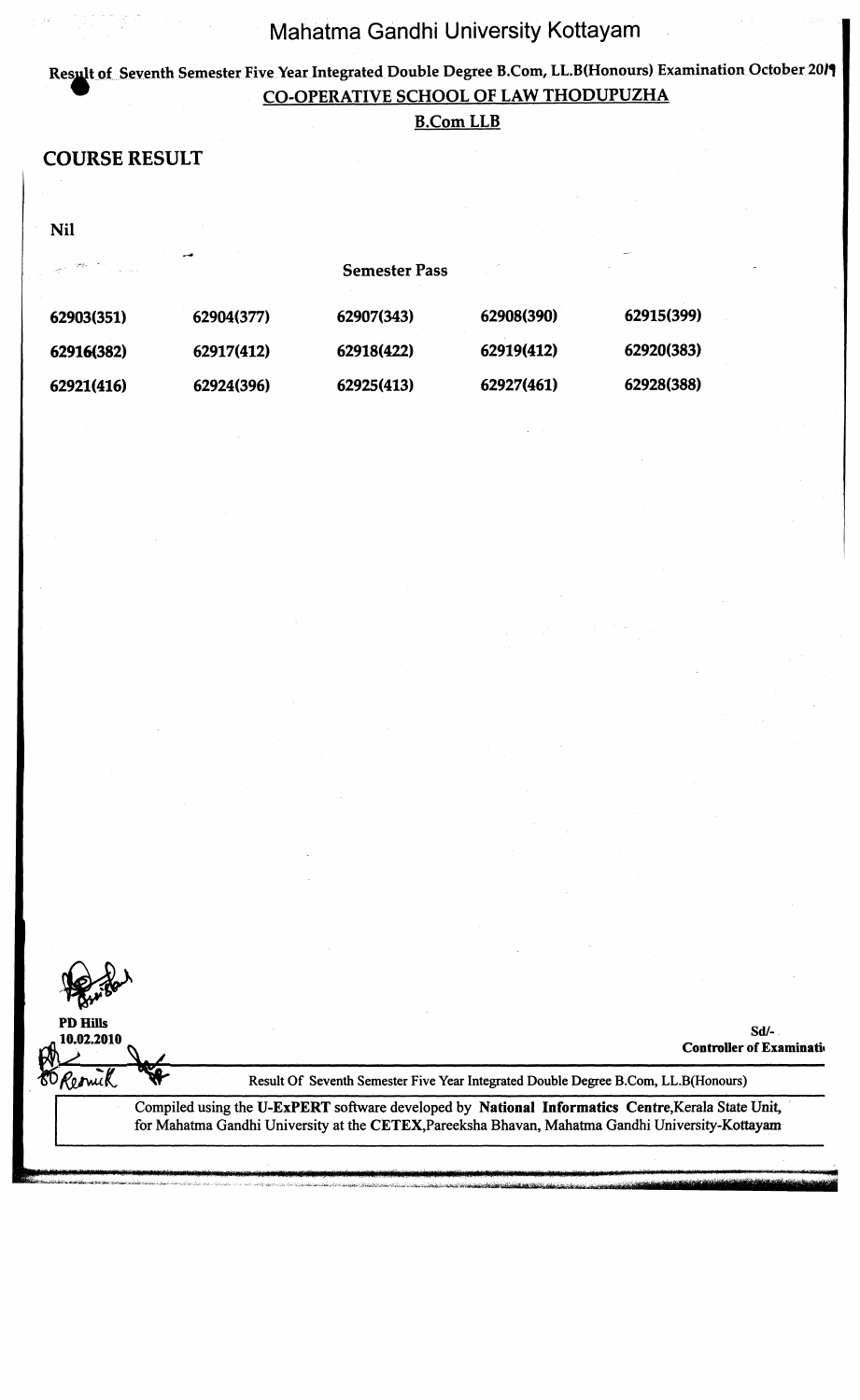|                       |              |              | CO-OPERATIVE SCHOOL OF LAW THODUPUZHA |  |  |
|-----------------------|--------------|--------------|---------------------------------------|--|--|
| <b>PAPER PASS</b>     |              |              |                                       |  |  |
| 62901<br><b>LIL</b>   | <b>PEPAS</b> |              |                                       |  |  |
| 62905<br>LIL          | <b>EL</b>    | <b>PEPAS</b> |                                       |  |  |
| 62906<br>CA           | <b>LIL</b>   | <b>EL</b>    | <b>PEPAS</b>                          |  |  |
| 62911<br><b>LIL</b>   | EL           | <b>PEPAS</b> |                                       |  |  |
| 62912<br><b>LIL</b>   | <b>PEPAS</b> |              |                                       |  |  |
| 62913<br><b>PEPAS</b> |              |              |                                       |  |  |
| 62914<br><b>LIL</b>   | <b>EL</b>    | <b>PEPAS</b> |                                       |  |  |
| 62923<br><b>PEPAS</b> |              |              |                                       |  |  |

*P,-* **fC** *p* **■?** *- F L* **i <?** *fb - FL <#o* - *Ft- 41 PS - FF f> 6 - f l 4 a ( p n & J c M J - (U A l- C c p ^ 3* hew Y<sup>L</sup> Leibour and maissings can the *£t\i/iirü n pvkQso i& J bl-oO* **•** *£ L D C & U S) l& r& j* **PD Hills 10**.**02.2010 Sd/- Controller of Examinati<**

**f c 7 r .y**

Result Of Seventh Semester Five Year Integrated Double Degree B.Com, LL.B(Honours)

Compiled using the U-ExPERT software developed by National Informatics Centre, Kerala State Unit, for Mahatma Gandhi University at the CETEX,Pareeksha Bhavan, Mahatma Gandhi University-Kottayam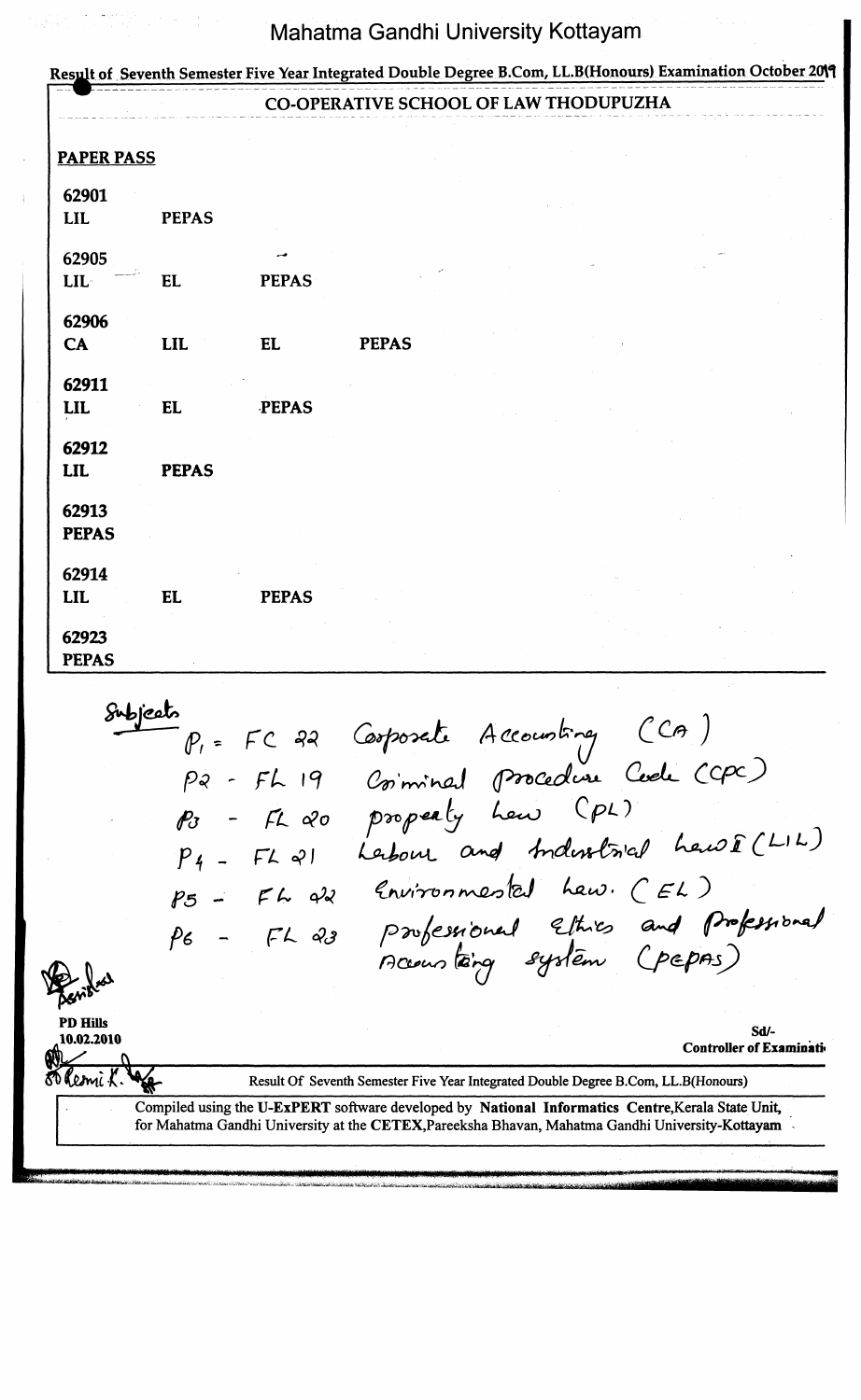**Result of Seventh Semester Five Year Integrated Double Degree B.Com, LL.B(Honours) Examination October 20 MOUNT ZION LAW COLLEGE KADAMAN1TTA**

|                      |                                                         |                            | <b>B.Com LLB</b> |                      |                                    |
|----------------------|---------------------------------------------------------|----------------------------|------------------|----------------------|------------------------------------|
| <b>COURSE RESULT</b> |                                                         |                            |                  |                      |                                    |
|                      |                                                         |                            |                  |                      |                                    |
|                      |                                                         |                            |                  |                      |                                    |
|                      |                                                         |                            |                  |                      |                                    |
|                      |                                                         | 62961(340)                 | 62962(339)       | 62966(339)           |                                    |
|                      |                                                         |                            |                  |                      |                                    |
|                      |                                                         |                            |                  |                      |                                    |
|                      |                                                         |                            |                  |                      |                                    |
|                      |                                                         |                            |                  |                      |                                    |
|                      |                                                         |                            |                  |                      |                                    |
|                      |                                                         |                            |                  |                      |                                    |
|                      |                                                         |                            |                  |                      |                                    |
|                      |                                                         |                            |                  |                      |                                    |
|                      | EL                                                      | <b>PEPAS</b>               |                  |                      |                                    |
|                      |                                                         |                            |                  |                      |                                    |
|                      |                                                         |                            |                  |                      |                                    |
|                      | <b>PEPAS</b><br><b>PEPAS</b><br><b>EL</b><br><b>CPC</b> | 62956(331)<br><b>PEPAS</b> |                  | <b>Semester Pass</b> | MOUNT ZION LAW COLLEGE KADAMANITTA |

నేరో  $_{0.02,2010}$  Sd<sup>1</sup>-<br>10.02.2010 ^ **Sd Controller of Examination** ć, Result Of Seventh Semester Five Year Integrated Double Degree B.Com, LL.B(Honours) Keomi. Compiled using the U-ExPERT software developed by National Informatics Centre.Kerala State Unit, **for Mahatma Gandhi University at the CETEX,Pareeksha Bhavan, Mahatma Gandhi University-Kottayam s a**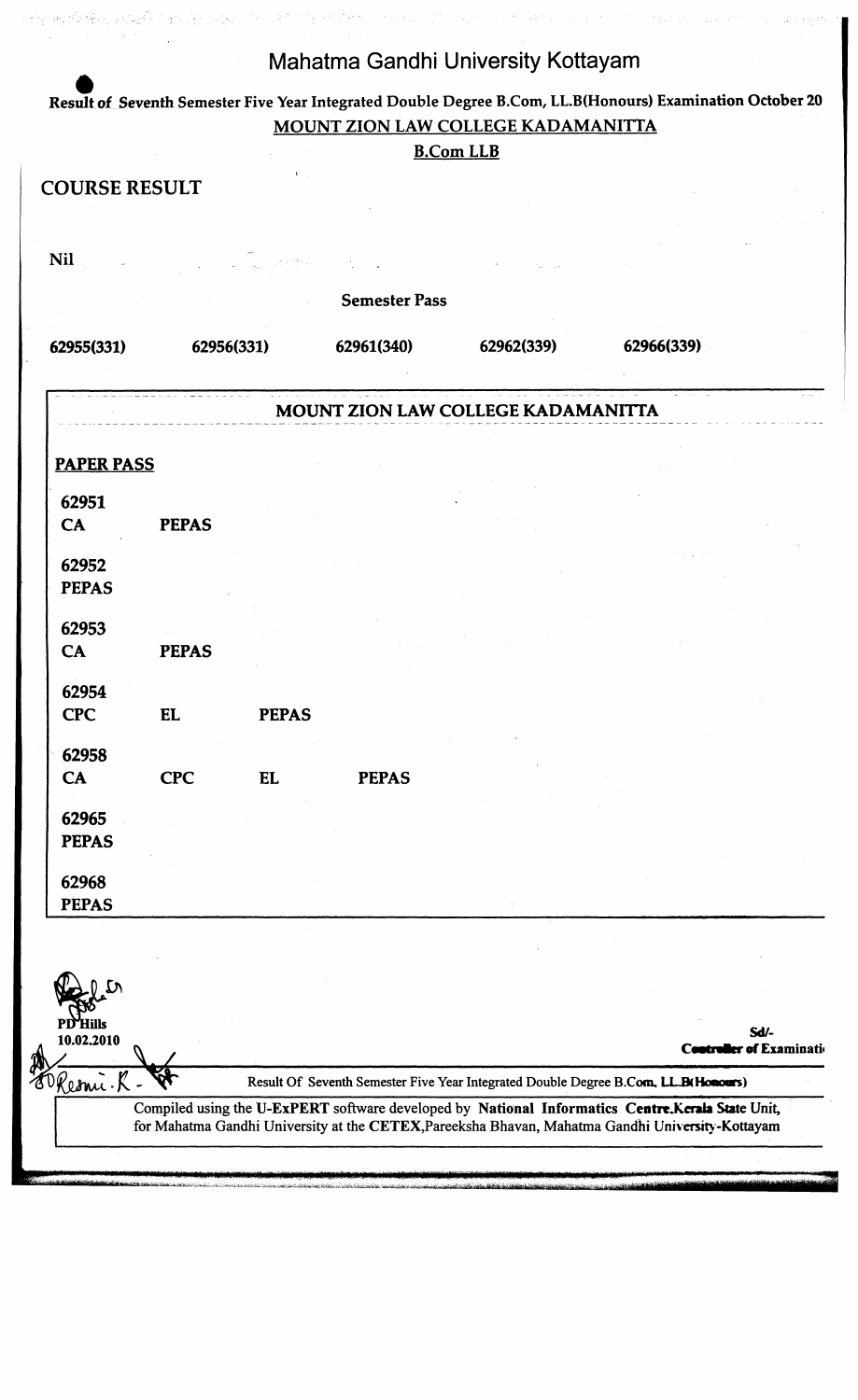**Mahatma Gandhi University Kottayam** mit of Seventh Semester Five Year **Integrated Double Degree B.Com,** LL.B(Honours) Supplementary **Examination October 2019 MOUNT ZION LAW COLLEGE KADAMANITTA Five Year Integrated Double Degree B.Com LL.B(Honours) COURSERESULT Nil**  $\bigwedge$ **Semester Pass 61952(341) 61955(341) 61959(346) 61961(322) 61964(334) 61965(348) 61969(325) PAPER PASS** *S ö j ö j - c c p L n C (>\*pe< ~ 1 1* **-** *F~C f \$ ~ fa& IcLi P l* <u>bout</u> of Cinil procedure Code a himitation *P L* **-** *& L* 0 **/** *P 3 fU oQsf* **— op/** *( p ^ P ^ k j P 4 p9% jou l\*.K PßiMl* **/L** *< P ö*  $\mathfrak{f}$ **-** *F L -* PG PD Hills **Sd/- 2010 Controller of Examinatii**  $\frac{1}{2}$   $\frac{1}{2}$   $\frac{1}{2}$   $\frac{1}{2}$   $\frac{1}{2}$   $\frac{1}{2}$   $\frac{1}{2}$   $\frac{1}{2}$   $\frac{1}{2}$   $\frac{1}{2}$   $\frac{1}{2}$   $\frac{1}{2}$   $\frac{1}{2}$   $\frac{1}{2}$   $\frac{1}{2}$   $\frac{1}{2}$   $\frac{1}{2}$   $\frac{1}{2}$   $\frac{1}{2}$   $\frac{1}{2}$   $\frac{1}{2}$   $\frac{1}{2}$  Result Of Seventh Semester Five Year Integrated Double Degree B.Com, LL.B(Honours) miK Compiled using the U-ExPERT software developed by National Informatics Centre, Kerala State Unit, **for Mahatma Gandhi University at the CETEX,Pareeksha Bhavan, Mahatma Gandhi University-Kottayam**

■ ■ . *<-.±=r- m*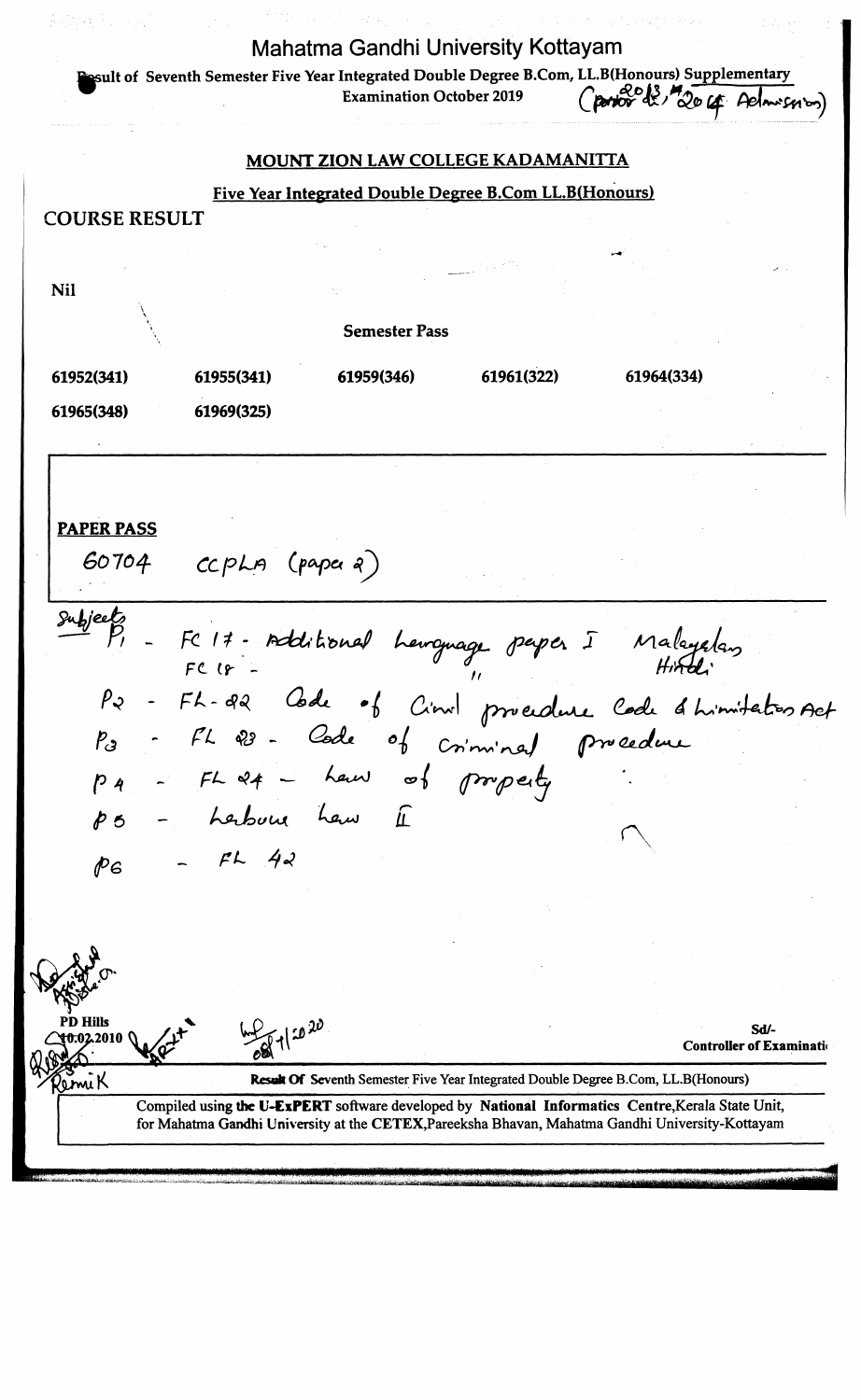t varses

### **of Seventh Semester Five Year Integrated Double Degree B.Com, LL.B(Honours) Examination October 20 C S I COLLEGE OF LEGAL STUDIES KANAKKARY**

#### **B.Com LLB**

### **COURSE RESULT**

"国家和安全服务

ARCOURSE AND THE

**Nil** 

Buller 1

| المتحاض    |            | <b>Semester Pass</b> |            |            |  |
|------------|------------|----------------------|------------|------------|--|
| 62803(408) | 62805(414) | 62807(393)           | 62811(408) | 62813(380) |  |
| 62814(374) | 62815(413) | 62816(391)           | 62817(379) | 62818(388) |  |
| 62823(413) | 62824(420) | 62825(461)           | 62826(373) | 62827(374) |  |
| 62828(386) | 62830(390) | 62831(372)           | 62832(383) | 62833(361) |  |
| 62834(389) | 62835(410) | 62836(347)           | 62837(389) | 62838(391) |  |
| 62840(400) |            |                      |            |            |  |

| <b>PD Hills</b><br>10.02.2010 |  | Sdi-<br><b>Controller of Exam</b>                                                                                                                                                                     |
|-------------------------------|--|-------------------------------------------------------------------------------------------------------------------------------------------------------------------------------------------------------|
|                               |  | Result Of Seventh Semester Five Year Integrated Double Degree B.Com, LL.B(Honours)                                                                                                                    |
|                               |  | Compiled using the U-ExPERT software developed by National Informatics Centre, Kerala State Unit.<br>for Mahatma Gandhi University at the CETEX, Pareeksha Bhavan, Mahatma Gandhi University-Kottayam |
|                               |  |                                                                                                                                                                                                       |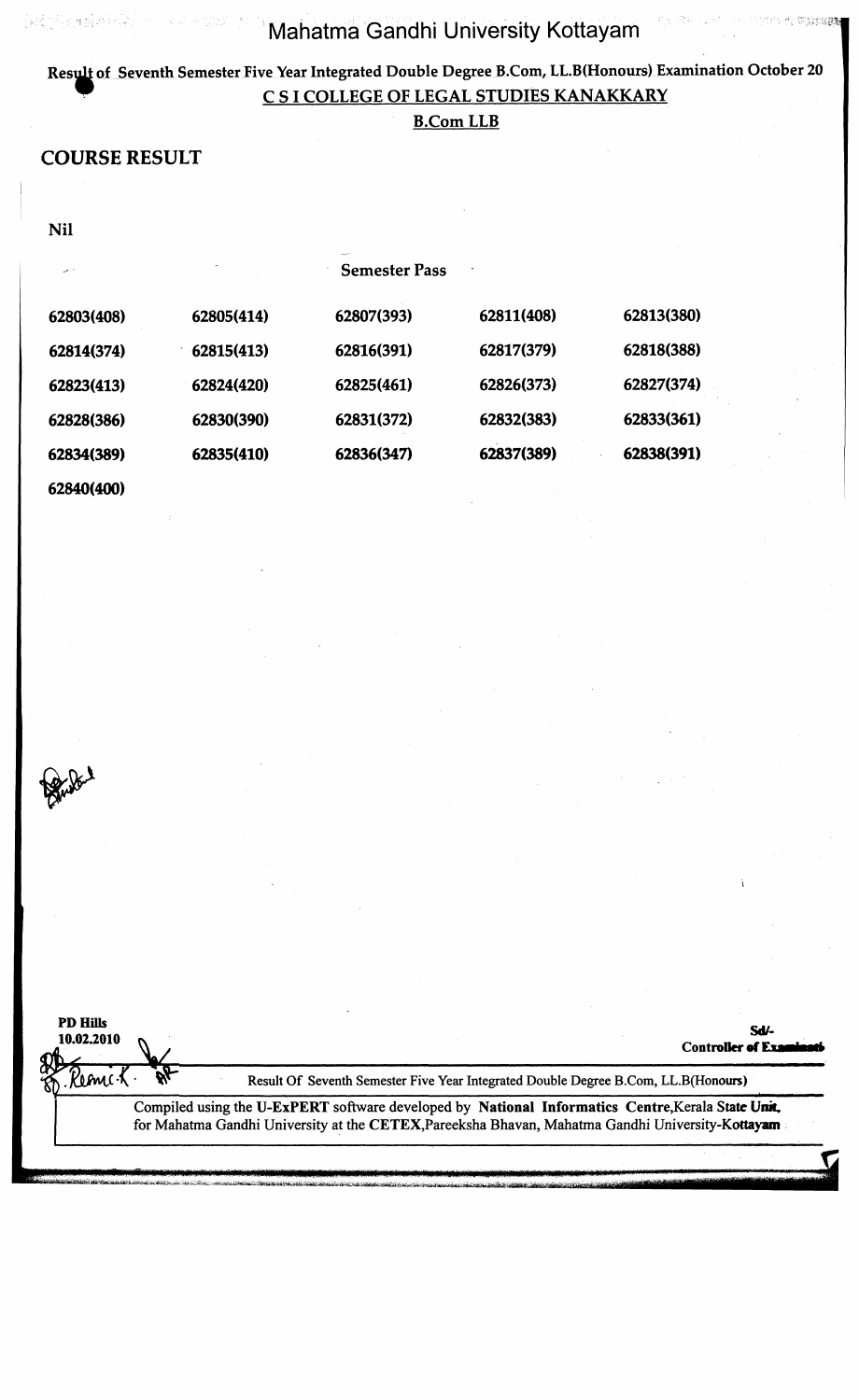# Result of Seventh Semester Five Year Integrated Double Degree B.Com, LL.B(Honours) Examination October 20 **C S I COLLEGE OF LEGAL STUDIES KANAKKARY PAPER PASS 62801 LIL PEPAS 62802 CPC LIL EL PEPAS 62804 LIL PEPAS 62806 CPC LIL EL PEPAS 62808 PEPAS 62809 CPC LIL PEPAS 62810 CA LIL EL PEPAS 62812 LIL EL PEPAS 62819 LIL EL PEPAS 62820 CPC LIL EL PEPAS 62821 EL PEPAS 62822 PEPAS 62829 CA LIL EL PEPAS PD Hills** 10.02.2010 **Sd<sup>1</sup>**<br>10.02.2010 **Sd<sup>1</sup> Controller of Examinat»** Kb Result Of Seventh Semester Five Year Integrated Double Degree B.Com, LL.B(Honours)  $\mathcal{R}_{1}$ Compiled using the U-ExPERT software developed by National Informatics Centre, Kerala State Unit, for Mahatma Gandhi University at the CETEX,Pareeksha Bhavan, Mahatma Gandhi University-Kottayam